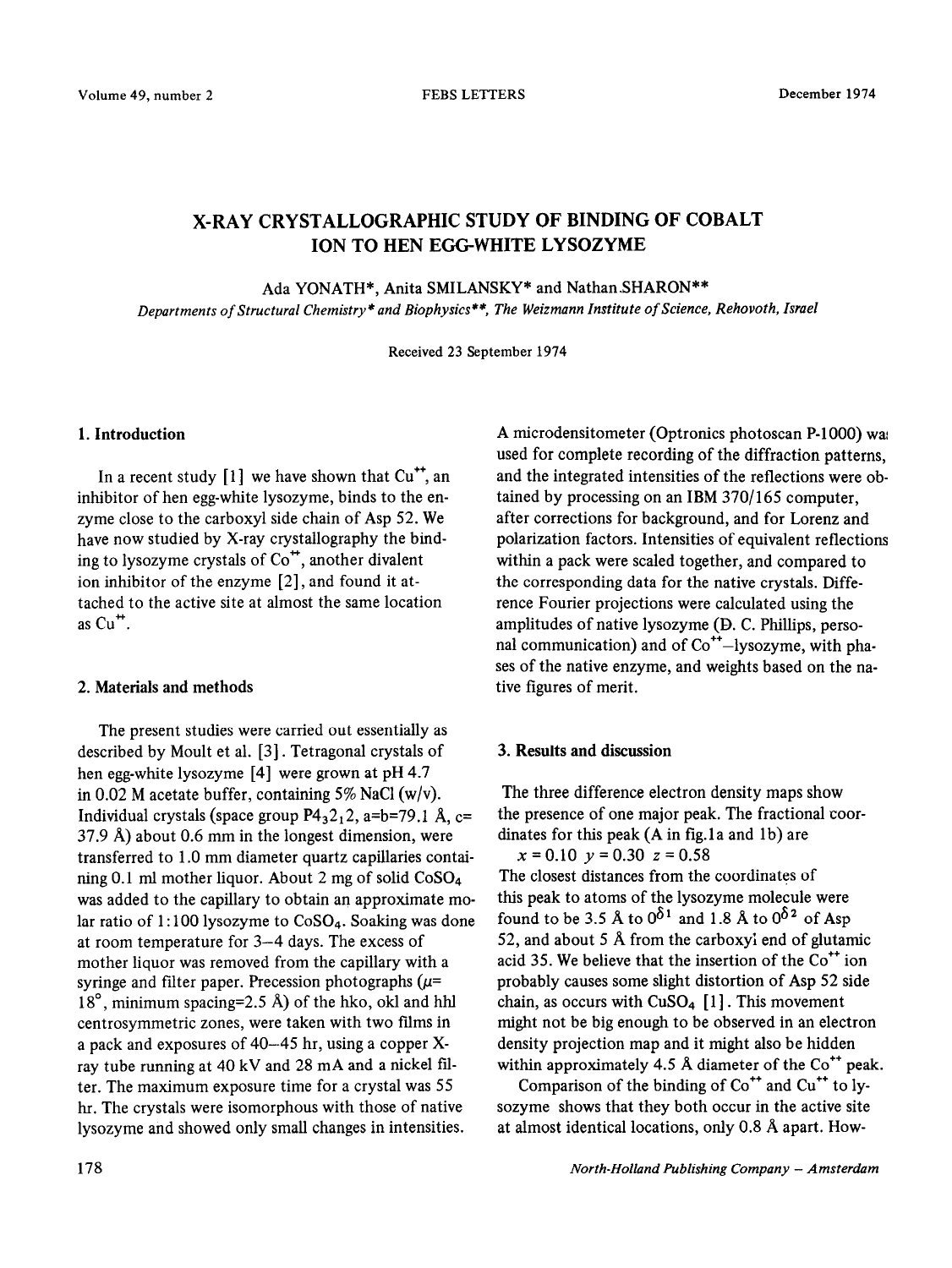



Fig.1. Fourier projections along c (1a) and a (1b) of the difference in electron density of native tetragonal lysozyme and the cobalt derivative. Only one of the equivalent symmetry related peaks is labelled (A) and its coordinates are given in the text.